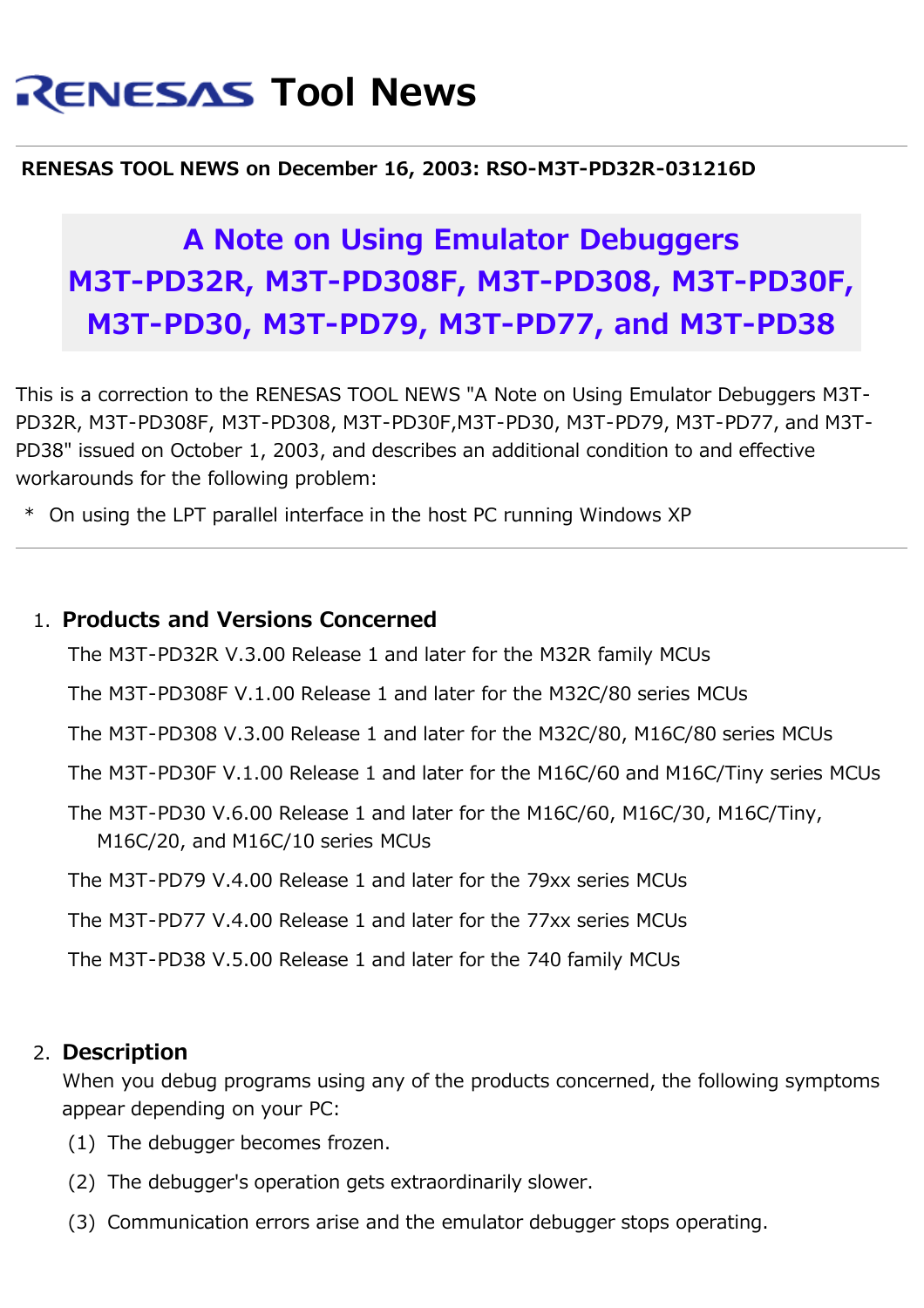(4) Various types of errors other than communication errors also take place successively. In this case, the emulator debugger continues operating, however.

### 3. **Conditions**

This problem may occur if the following three conditions are satisfied; however, whether the problem occurs or not depends on your PC:

- (1) Windows XP is running on the host PC.
- (2) The LPT parallel interface is used for communication.
- (3) At the first launch of the emulator after starting the PC, the debugger is invoked within a minute after the emulator starts operating. (This additional condition has been revealed as a result of looking into the problem.)

#### 4. **Workaround**

The cause of this problem is that if the debugger is invoked while the standard driver Parport.sys of Windows XP is communicating with the LPT port, the debugger is unable to communicate with the emulator.

Then, this problem can be circumvented in either of the following methods; however, you need to take no measures if you have not experienced it in your PC under the abovementioned conditions:

- (a) Execute the problem-fixing LptFix.exe file as follows (NOTICE 1):
	- (1) Download the LptFix.exe file (36.0KB) below to any folder.
	- (2) Invoke the command prompt of Windows XP by selecting the Start  $\rightarrow$  Program  $\rightarrow$ Accessory  $\rightarrow$  Command Prompt command and move to the folder to which the LptFix.exe file has been downloaded.
	- (3) Enter the following command on the command line:

>LptFix

Here > denotes a command prompt.

(4) Restart the PC.

NOTICES:

1. Executing the LptFix.exe file disables the Parport.sys driver. Then, if any device other than the emulator is connected to the LPT port after LptFix.exe is executed, the device may not operate properly. In such a case you are encouraged to adopt method (b) shown later.